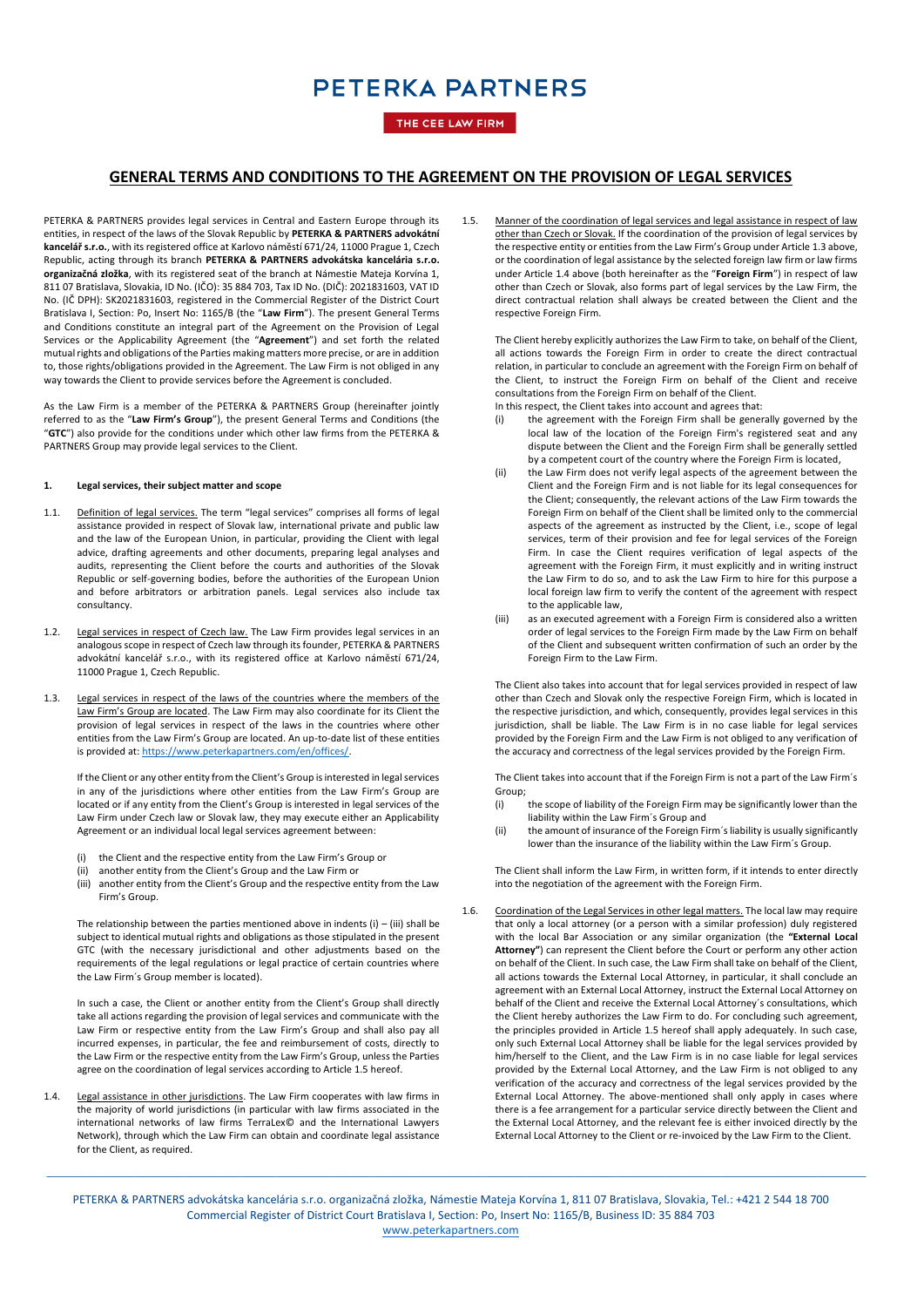### THE CEE LAW FIRM

- 1.7. Subcontractors. If in connection with the provision of legal services the need for the services of external providers ("**External Services**") arises (e.g., auditors, consultants, court-certified and other experts, interpreters and translators), the Law Firm agrees with the Client, according to the circumstances, which Party (i.e., the Law Firm or the Client) shall conclude the appropriate Agreements with these providers ("**Subcontractor(s)**"). For concluding such agreement, the principles provided in Article 1.5 hereof shall apply adequately, the Subcontractor shall be liable for the services provided by him/herself to the Client and the Law Firm is in no case liable for services provided by the Subcontractor.
- 1.8. Payments towards the Foreign Firm, the External Local Attorney or the Subcontractor. In particular, the fee and reimbursement of costs, shall be, taking into account specific circumstances of the given case, at the Law Firm´s discretion either directly paid by the Client or accounted to the Law Firm, which shall subsequently account them to the Client as an expense legitimately incurred in connection with the performance of the legal services in accordance with the rules stated in the GTC.
- 1.9. Definition of subject matter and scope of legal services. The particular subject matter and scope of legal services to be provided by the Law Firm shall always be determined by agreement (written or oral) between the Law Firm and the Client. Unless, in the particular case, the Law Firm and the Client agree otherwise, the rights and obligations arising from the legal services agreed between the Law Firm and the Client, or from the legal services provided by the Law Firm to the Client before the execution of the Agreement and GTC, are governed by the provisions of the Agreement and the GTC.

#### **2. Principles of providing legal assistance**

- 2.1. Instructions of the Client. The Law Firm is obliged to act according to the instructions of the Client unless the instructions conflict with the law or the professional code of conduct of the Slovak Bar Association or in the case of provision of legal services by Foreign Firms or by an External Local Attorney unless the instructions conflict with the local law or the professional code of conduct in the given jurisdiction.
- 2.2. Persons providing legal services. The Law Firm may provide the Client with legal services through its partners, affiliated attorneys and tax advisors, junior attorneys, legal assistants and other employees and/or translators.
- 2.3. Teamwork, distribution of tasks according to work experience and specialization. The quality and effectiveness in providing legal services is essentially achieved by the delegation of tasks according to their difficulty among several members of the Law Firm based on their specialization and professional expertise (seniority).

#### **3. Fees and expenses**

- 3.1. The Client shall pay the Law Firm for the legal services a fee based on the provisions in the following paragraphs.
- 3.2. Form of payment. The primary method of calculating the fee is based on time spent on the legal services ("**time spent**"). In exceptional cases, the Client and the Law Firm may agree on another form of calculation of the fee for legal services, for example, as a certain cap of the total remuneration for time spent or as a lump sum for a specific service or scope of legal services.
- 3.3. Fee based upon time spent is calculated as the product of the actual time spent by particular persons participating in the provision of the legal services of the Law Firm and the hourly rate of these persons determined according to their position in the Law Firm. Hourly rates applicable for a particular case are agreed with clients in the Agreement or in the communication with the Client. If a legal regulation or regulation of an appropriate professional organization (Bar Association) stipulates a minimum amount of remuneration for the provision of legal services, the remuneration charged to the Client for the provided legal services shall not be lower than the remuneration stipulated by such appropriate legal regulation.
- 3.4. Time units of 15 minutes. For the purpose of calculating the amount of the fee, the time spent on legal services is calculated in units of 15 minutes (rounded up for every initiated unit).
- 3.5. Chargeable time. Time spent on the legal services rendered includes the entire time which the person providing the legal services of the Law Firm was engaged in attending to matters concerning the Client, and the time which the person was not able to attend to other matters due to attending to the matters of the Client (e.g., travel time or time lost due to waiting). The chargeable time includes also time incurred for all acts which the Law Firm is obliged to perform based on the valid legal regulations due to the legal services rendered to the Client such as all steps

related to coordination of legal services according to Articles 1.3 – 1.7 of these GTC, sending reminders for payment of the fee to the Law Firm where the due date expired, as well as acts upon the request of other entities (auditors, public administration authorities, bodies in charge of criminal proceedings, etc.) and as well as steps in relation to identification and monitoring of the Client according to Act No. 297/2008 Coll., on Protection Against the Legalization of Revenues From Criminal Activity and on Protection Against Financing Terrorism and on Amendment to Certain Acts, as amended. The obligation of the Client to pay fees to the Law Firm for these acts remains valid for a period of five years after the Agreement is terminated for any reason whatsoever.

- 3.6. Internal discussions, coordination and control. A certain amount of the time spent on providing legal services (to a maximum of 10% of the total time) consists in activities such as internal discussions on resolving problems related to the legal services rendered, coordinating the members of the Law Firm, cooperating on the provision of legal services and mutual control of output.
- 3.7. Non-binding estimations of fee or time (to be) spent. If the Client requires an estimation of the time to be spent or the amount of the fee for a certain legal service, the Law Firm shall provide one, if possible, with regard to all the circumstances. An estimation of the time or fee is not binding and the actual amount of the fee may differ from any estimate (can be higher or lower).
- 3.8. Remuneration for time spent on partial performance in cases where a lump sum fee has been agreed. The Law Firm keeps a record of the time spent on the provision of legal services also in cases when the fee for these services is agreed as a lump sum for a specific act or for a specific scope of legal services. In the event that the provision of legal services ends for any reason, before the legal services, for which the lump sum price was agreed, are completed, then the fee calculated according to the time spent is due to the Law Firm to the limit of the agreed lump sum.
- 3.9. Rate of success or value of subject matter. There is no correlation between success in a case or the value of the subject matter and the amount of the fee for the legal services provided under the Agreement and the present GTC.
- 3.10. Factors affecting the time spent which are not imputable to the Law Firm. The Client is aware that the time consumed in providing legal services is, to a certain extent, dependent on factors that are not imputable to the Law Firm as they are out of its effective control, such as the amount of assistance from the Client to the Law Firm, the effectiveness of the Client's conduct, e.g., how the Client ensures the administrative or technical processes necessary for providing the legal services, whether the Client provides all the information, documents and instructions required by the Law Firm without undue delay, or if it is necessary, gets the information and documents from other sources, if the Client repeatedly changes its instructions, the Client's choice of strategy or tactics, in particular in negotiations or disputes, the conduct of third parties (typically the counterparties or partners of the Client in negotiations), in particular such as speed, effectiveness and rate of success.
- 3.11. Hourly rate indexing. The hourly rate provided in the Agreement is automatically modified every year on January 1st, according to the inflation rate determined by the Consumer Price Index, published by Eurostat for the previous twelve calendar months. The first increase in the hourly rates for the calculation of the remuneration according to the GTC shall be effective for the first time on January 1<sup>st</sup> of the calendar year following the conclusion of the Agreement. The Law Firm shall calculate the increase in the hourly rates without unnecessary delay after the publication of this Index. Any deflation expressed by the Consumer Price Index shall not result in a respective decrease in the hourly rates.
- 3.12. Cap of the total remuneration for time spent or lump sum remuneration. If the Law Firm and the Client agree on the cap of total remuneration (the "**Cap**") or on lump sum remuneration (the "**Lump Sum**") an arrangement for a particular service or scope of legal services (the "**Arrangement**") must be specific and in writing. The agreed Cap or Lump Sum shall apply on the following presumptions: (i) the essential structure of legal services described in the Arrangement does not change; and simultaneously (ii) the real time spent on the realization of a particular service or on the provision of legal services does not exceed the maximum amount of hours stipulated in the Arrangement; and simultaneously (iii) the Client, all its representatives and counsels, any counterparty to the transaction or its representatives or counsels, shall co-operate fully with the Law Firm during the provision of legal services, in particular by providing all required information, documents and assistance; and simultaneously (iv) any meetings between the Law Firm and the Client or its representatives and counsels or respective third parties shall take place by way of teleconference, but if this is not possible any face-to-face meetings shall take place in the municipality where the offices of the Law Firm or the Client are situated, so that any travel by the Law Firm shall be limited to a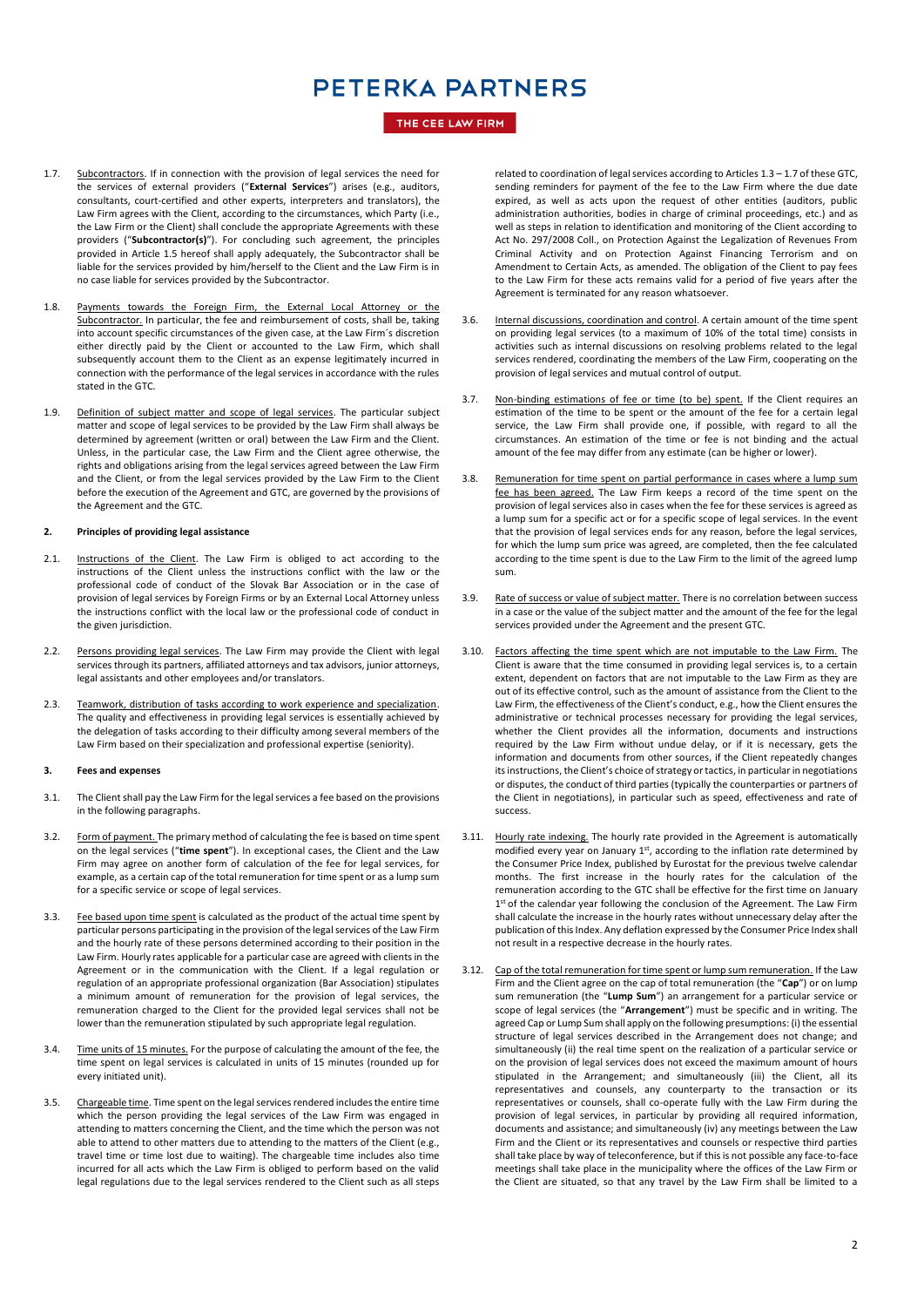### THE CEE LAW FIRM

minimum; and simultaneously (v) the legal services actually provided are restricted to those specified in the Arrangement, no additional or further services, beyond those anticipated in the Arrangement, are requested by the Client, and no substantial issues of law arise in the course of providing the legal services, which were not or could not have been reasonably foreseen at the time of agreeing to the Arrangement.

- 3.13. Increasing the Cap or the Lump Sum. The Law Firm reserves the right to increase the Cap or the Lump Sum beyond the amounts agreed in the Arrangement if any of the presumptions in Article 3.12 above prove incorrect, and shall immediately notify the Client of the need to increase the Cap or the Lump Sum. All time actually spent by the Law Firm in providing legal services beyond the maximum amount of hours stipulated in the Arrangement shall be used for the calculation of normal remuneration for time spent on the basis of the principles described in Article 3 of the GTC and shall be charged to the Client on top of the Cap or the Lump Sum agreed in the Arrangement.
- 3.14. Use of information systems. The Law Firm and the Client may agree to use, in the course of their mutual cooperation, the information system selected by the Client (such as Serengeti Tracker). The Client shall always bear all costs connected with the operation of this information system. The Law Firm shall deliver invoices to the Client through the information system. The respective invoice shall be considered delivered at the moment when the Law Firm inputs it into the information system. At this moment deadlines connected with the delivery of the invoice (such as the deadline for the Client's objections or reservations and the deadline for settlement of the invoice) shall begin to run. If the Client approves the invoice in the information system, the Law Firm shall be considered to have properly rendered the service and the Client shall be considered to agree to the charged price. The Law Firm shall also deliver the invoice to the Client in the usual manner (by post) where this delivery is required under tax or other legislation. The delivery of the invoice in the usual manner shall not affect the moment of delivery of the invoice to the Client. The Client shall also have the right to input into the information system the estimated number of hours required for certain legal services agreed between the Law Firm and the Client. By inputting the estimate in the information system, the estimate shall be considered approved by the Client. In such case, the Law Firm shall link individual invoices issued to the approved estimates. If the Client requires the Law Firm to execute and fulfil any contractual arrangements with the Client or with an external provider of the information system selected by the Client (the "**Contractual Arrangement**"), the Parties agree that if there is a discrepancy in provisions between the Contractual Arrangement related to the information system and the Agreement, the GTC or the respective Contractual Arrangement provides for provisions outside of the scope of the Agreement and the GTC, such discrepancy or provisions outside of the scope of the Contractual Arrangement do not apply to the Law Firm and the Agreement and GTC always prevail over any Contractual Arrangements related to the information system.
- 3.15. Advance Payment. The Law Firm may require an appropriate advance payment for the fee for the legal services and for the reimbursement of costs (generally amounting to the expected monthly fee and reimbursement of costs). The Client shall pay the advance payment again after the proportion of the previous advance payment is set off against the claim of the Law Firm towards the Client.
- 3.16. The Client shall reimburse the Law Firm for any and all costs and expenses incurred legitimately in connection with the performance of the legal services in accordance with the Agreement and the present GTC. If not agreed otherwise in writing by the Parties, the expenses shall be reimbursed as follows:
	- (i) common expenses in a particular month include expenses for telecommunication services (telephone, fax), national and international postal fees and expenses for printing and copying documents to a reasonable extent shall be paid by the Client to the Law Firm at a flat rate equivalent to 5% of the total amount of the fee excluding VAT, invoiced for the relevant month to the Client;
	- (ii) expenses including transportation by car used by the Law Firm or a member of it shall be reimbursed at a flat rate corresponding to the amount of EUR 0.60 per kilometre;
	- (iii) an amount actually incurred for other expenses, particularly expenses for legal, arbitral, court and administrative fees, legal stamps, notary fees, expert expenses and the expenses of other external service providers (e.g., external translators and interpreters), travel expenses (by taxi, train, bus or plane) and accommodation expenses, courier services, all bank fees incurred by the Law Firm in connection with the payment of the relevant costs, etc.

#### **4. Payment of the fees and reimbursement of costs**

4.1. Frequency of statements and due date of invoices. The Client shall pay (i) the fee for the legal services and (ii) the amount of expenses in accordance with the tax

documents (invoices) issued by the Law Firm monthly and due within seven (7) days as of being issued.

- 4.2. Time description of services supplied. If the payment is based upon time spent, the Law Firm provides, with every invoice, a detailed time description of the services rendered and information on who participated in rendering the services and an account of what they did.
- 4.3. Invoice address of the Client. The Law Firm shall issue its tax documents (invoices) to the registered office of the Client, unless the Client provides a different invoice address, and send it to such address or hand them over to the Client in another way indicated by the client (by e-mail or in the manner provided in Article 3.14 above).
- 4.4. Objections to the invoiced amount. The Parties agree that if the Client does not inform the Law Firm within seven (7) days of the delivery of the invoice of its possible objections to or reservations with the invoiced amount and to the detailed time description of the provided services contained therein, the Client shall be deemed to have agreed with the invoice and the contents and to admit the accuracy of all information mentioned therein.
- Legal services provided pursuant to the instruction of the Client on behalf of a third party. Should the Law Firm exceptionally provide certain legal services pursuant to the instructions of the Client and based on the Agreement and these GTC to entities other than the Client (e.g., another company being part of the same group as the Client), the fee and all related costs shall be invoiced to the Client and the Client shall be solely responsible for their re-invoicing.
- 4.6. Execution of payments. All payments from the Client to the Law Firm shall be paid in EUR by wire transfer to the Law Firm's bank account stated in the relevant tax document. Every payment by the Client to the Law Firm must indicate the number of the invoice as a reference number.
- 4.7. Expenses for payments. All expenses connected with the payment of fees and reimbursement of costs, in particular expenses for bank transfers, cashing cheques or expenses incurred in consequence of exchanging money, shall be borne by the Client in a way that the exact amount specified in the relevant tax document is credited to the Law Firm's bank account.
- 4.8. Default interest. In the case of a default in the payment of any invoice issued in accordance with the Agreement and GTC, the Law Firm shall have the right to invoice the Client for default interest in accordance with the relevant valid legal regulations.
- 4.9. Change of VAT status of the Client. If the VAT status of the Client changes, the Client is obliged to inform the Law Firm immediately and not later than seven (7) business days as of the change.
- **5. Obligation of confidentiality – Statutory exceptions and partial release from the obligation of confidentiality and other legal obligations of the Law Firm**
- 5.1. Obligation of confidentiality. The Law Firm is obliged to keep confidential all information that it obtains in connection with the provision of legal services according to the Agreement and the GTC, with exceptions provided in the GTC.
- 5.2. Statutory exceptions from the obligation of confidentiality. The Client is fully aware that there are certain exceptions in law to the obligation of confidentiality. These exceptions are stated in Section 23 of Act No. 586/2003 Coll., on Advocacy, as amended (concerning cases where there is litigation between the Client and the Law Firm before the court or another authority; where there are disciplinary proceedings against a member of the Law Firm before the Slovak Bar Association; where the Law Firm performs tax duties towards tax authorities or where there is a legal duty to prevent a crime from being committed). A further exception is the performance of duties by the Law Firm in accordance with Act No. 297/2008 Coll., on Protection Against the Legalization of Revenues from Criminal Activity and on Protection Against Financing Terrorism and on Amendment to Certain Acts, as amended. This exception relates to the Law Firm's notification duty, when the Law Firm learns when carrying out monitored activities for the Client (mainly activities related to administration and custody of money, securities or other property of the Client, acting in the name or on behalf of the Client when procuring a purchase or sale of real estate or shares, assistance with opening or administering the Client's account in a bank, a branch of a foreign bank or a securities account, assistance with establishing, operating, or managing a company, association of natural persons or legal entities, purpose-built association of property, or another legal entity) on suspicious transactions (i.e., legal or other acts evoking a suspicion that its execution may lead to the legalization of revenues from criminal activity or to financing terrorism, or another fact that could raise such a suspicion).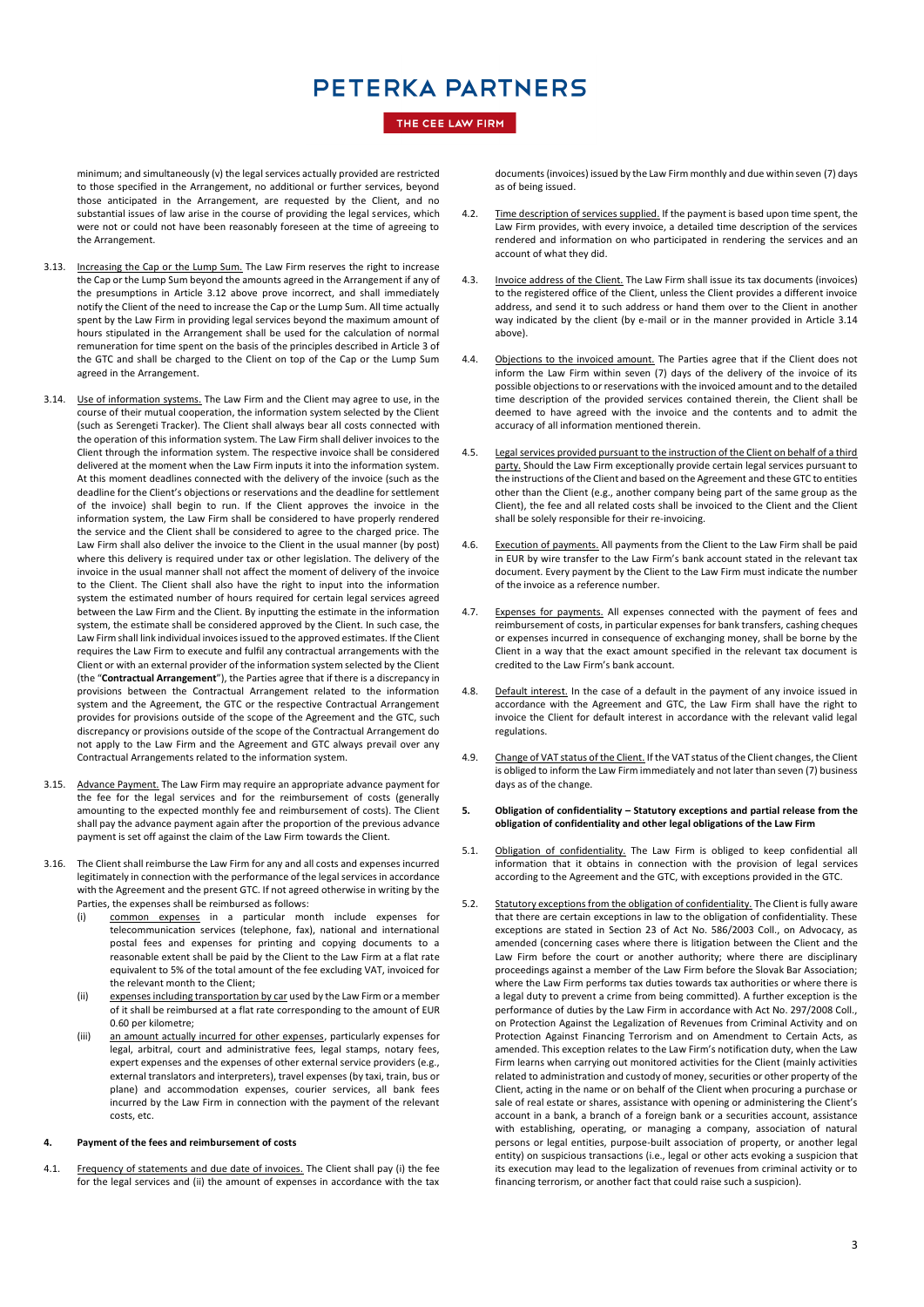### THE CEE LAW FIRM

- 5.3. Partial release from the obligation of confidentiality by the Client. The Client partially releases the Law Firm from the obligation of confidentiality in respect of other members of the Law Firm´s Group (including in particular its accountants, employees, cooperating attorneys, agents, advisors, directors, shareholders and other entities affiliated to the Law Firm) and other persons and entities mentioned in Articles 1.3 – 1.7 of the present GTC and 5.4 – 5.6 of the present GTC.
- 5.4. References and marketing. The Law Firm (in this Article by the "Law Firm" is meant concurrently any member of the Law Firm´s Group and all other entities affiliated to the Law Firm) is entitled to inform a third party or publish information stating that the Client is its client, and then (at the discretion of the Law Firm) also to inform that it provides or has provided legal services in a particular matter (including its value) and in a particular legal area to the Client (or any other entity being part of the same group as the Client). This consent is granted by the Client to the Law Firm in particular for marketing purposes, namely on the Law Firm's websites, social networks, in brochures and other documents, and in various lawyers' handbooks, guides and directories published by Chambers & Partners, Legal500, IFLR1000, Benchmark Litigation, Media Law International, World Tax, and the like. The Law Firm is also entitled to disclose the same information for the purposes of its participation in tenders for legal services. Instead of mentioning the name (business name) of the Client (other entity mentioned above) or together with it, the Law Firm is entitled to mention the name of the group which the Client (other entity mentioned above) is a part of. The Client expressly confirms that it is entitled to grant such consent to the extent stipulated above. The Client shall concurrently provide the Law Firm, upon request, with a testimonial letter confirming that the Law Firm provides/has provided legal services to the Client (or any other entity being part of the same group as the Client) in a particular matter as its legal counsel. For avoidance of any doubt, the Parties expressly agree that the Law Firm is (in case of explicit declaration of the Client) not entitled to disclose any detailed or sensitive information about the nature of the legal services provided to the Client. The entitlement of the Law Firm to publish the abovementioned information shall persist the duration of the Agreement and the GTC or duration of the cooperation according to the Agreement and the GTC.
- 5.5. Law Firm's Insurance. The Law Firm has no obligation of confidentiality, if it is obliged according to an agreement with an insurance company, to which the Law Firm makes a claim for an insurance payment to cover liability for damage, arising from the performance of the legal profession to inform the insurance company of the circumstances of the incident or provide other assistance.
- 5.6. Communication with third parties. The Law Firm also has no obligation of confidentiality to the extent necessary for the conclusion of the Applicability Agreement or coordination of legal services under Articles 1.3 – 1.7 hereof or if the Client requires the Law Firm to communicate in its matter with the counterparty or any other third party or if the communication results from the nature of provided legal services to the extent necessary for such communication. In case of any doubts, the Law Firm shall be considered as released from the obligation of confidentiality by the Client.
- 5.7. Provision of services to third parties based on the Client's instruction. If the Client requests the Law Firm to provide legal services on the basis of these GTC to third parties, particularly to other companies from the Client's group, the Client agrees, at the same time, by the request, that the Law Firm is allowed to use any information obtained when providing services to the Client and also when providing services to such third parties. The Client expressly confirms by such request to the Law Firm that there is no conflict of interests between the Client and third parties designated by the Client in matters related to the request, and at the same time releases the Law Firm of the confidentiality obligation in relation to such third parties. By such request, the Client also explicitly confirms that the Client has obtained the approval of such third party and that the Law Firm shall render the legal services to such third party under the same conditions as mentioned in the Agreement and GTC. If requested by the Law Firm, the Client shall ensure an additional written confirmation of such third party´s approval.
- 5.8. Data protection. The Client acknowledges that personal data received by the Law Firm in relation to the execution of the Agreement and these GTC and during the provision of the legal services according to the Agreement and these GTC will be collected and processed according to the GDPR, data protection legislation applicable in the Slovak Republic (in particular the Slovak Personal Data Processing Act), the Law Firm's internal regulations and Privacy Policy available at <http://www.peterkapartners.com/en/privacy-policy-en/> jointly by the Law Firm's Group entities and other affiliates of the Law Firm. The Law Firm informed the Client and the Client takes into account that the Law Firm when providing its legal services to the Client is a personal data controller within the meaning of Article 4(7) of the GDPR and determines the purpose and means of the processing of personal data for the provision of legal services, carries out processing, and is responsible for it.

#### **6. Client's assistance and obligations**

- 6.1. Assistance. The Client shall provide the Law Firm with all necessary assistance. The Client undertakes in particular to:<br>(i) provide the Law Firm with
	- provide the Law Firm with all available information and documents on the facts concerning the subject matter of the legal services rendered;
	- (ii) inform the Law Firm of all the facts and events concerning the subject matter of the legal services rendered, and particularly to inform the Law Firm of all verbal, written or personal communication with the counterparty or its representative or a public service authority or self-governing jurisdiction within one day of such communication occurring and to hand over to the Law Firm copies of all correspondence with this authority within the same period; the Client must mention on all correspondence the date of its delivery;
	- (iii) provide the Law Firm with all necessary documents at the disposal of the Client and related to the subject matter of the legal services rendered;
	- (iv) receive, diligently, correspondence addressed to the Client in relation with the subject matter of the legal services rendered;
	- (v) inform the Law Firm of each situation where the Client is threatened by any prejudice or damage and such situation is related to the legal services that the Law Firm provided or provides to the Client;
	- (vi) inform the Law Firm that the Client is, in the respective matter, represented by another attorney-at-law or tax advisor;
	- (vii) provide the Law Firm or its partners, affiliated (substitute) attorneys-at-law or tax advisors with all powers of attorney necessary to render the legal services,
	- (viii) provide the Law Firm with cooperation and assistance so that the Law Firm may perform its duties under Act No. 297/2008 Coll., on Protection Against the Legalization of Revenues from Criminal Activity and on Protection Against Financing Terrorism and on Amendment to Certain Acts, as amended, especially by identification and verification under the conditions provided by this act.
- 6.2. Information examination. The Law Firm is not obliged to check the truth or accuracy of the information presented as fact by the Client.
- 6.3. Accuracy and Authenticity of the Evidence. The Client confirms that it has been informed by the Law Firm of consequences resulting from section 344, subsection 1 of the Criminal Code of the Slovak Republic which provides: "*Whoever, in proceedings before the court or in criminal proceedings, a) presents evidence which they know to be counterfeit or altered, in order to use it as a genuine, b) counterfeits, alters or obstructs the evidence, or prevents the obtaining of evidence, c) obstructs or prevents the presence or testimony of a party to the criminal proceedings, participant to the court proceedings, or their representatives in the proceedings, witness, expert, interpreter or translator, or d) uses violence, threats of violence or the threat of another grievous harm, or promises, offers, or provides an illegal advantage to influence the judge, party to the criminal proceedings, participant to the court proceedings, witness, expert, interpreter, translator or the law enforcement authority, shall be punished by imprisonment*". The Client confirms that he/she/it is aware of the necessity to warn the Law Firm of any risk or possibility that the proof or evidence to be submitted might be objected to as forged, falsified or altered. Failing such warning by the Client, the Law Firm cannot be held liable for the material accuracy and authenticity of the proof or evidence that the Client requires to submit to court. The Client also acknowledges that if the Law Firm considers that the proof or evidence provided by the Client in order to be submitted to the court might by forged, falsified or altered or there are doubts of its accuracy and authenticity, the Law Firm is entitled to refuse its submission to the court.
- 6.4. Duties related to measures against the legalization of revenues from criminal activity and the financing of terrorism under the legislation. The Client notes that if the Law Firm carries out monitored activities, it is obliged, if the conditions laid down by Act No. 297/2008 Coll., on Protection Against the Legalization of Revenues from Criminal Activity and on Protection Against Financing Terrorism and on Amendment to Certain Acts, as amended, are fulfilled, to fulfil respective obligations under the above-mentioned law. In this respect, the Law Firm is entitled to require, and the Client undertakes upon the request of the Law Firm to provide the Law Firm with, the information necessary for the identification and scrutiny of the Client, persons and entities representing the Client, Client's shareholder(s) as well as its (ultimate) beneficial owner(s), and fill in the respective Client Questionnaire.
- 6.5. Change in essential information related to measures against the legalization of revenues from criminal activity and the financing of terrorism under the legislation. If there is a change in the essential information provided by the Client under Act No. 297/2008 Coll., on Protection Against the Legalization of Revenues from Criminal Activity and on Protection Against Financing Terrorism and on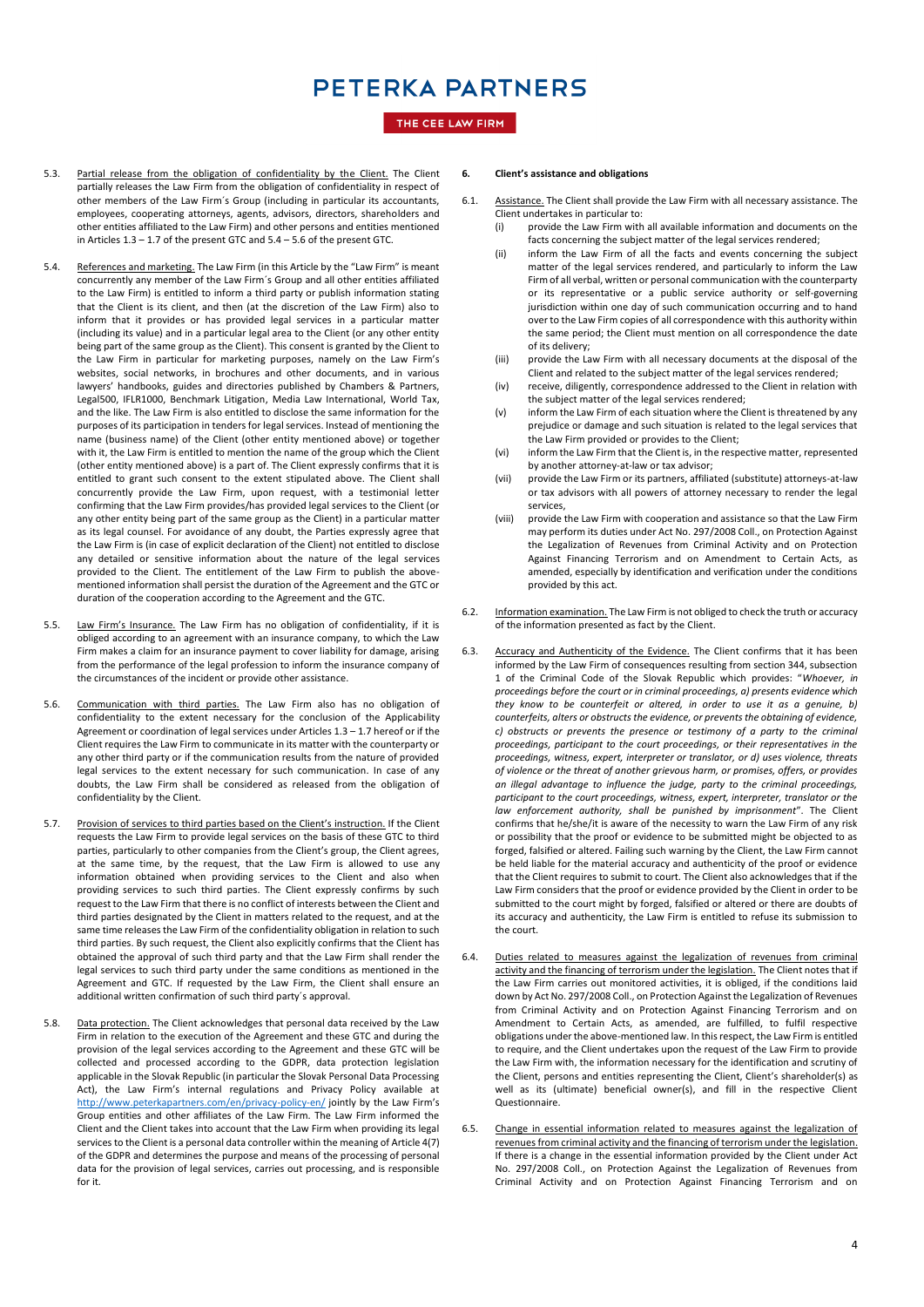### THE CEE LAW FIRM

Amendment to Certain Acts, as amended, the Client informs the Law Firm about such change without undue delay. This includes changes in international sanctions imposed on the Client, any member of the statutory body of the Client, or the (ultimate) beneficial owner(s) of the Client, and if the Client, any member of the statutory body of the Client, or the Client's (ultimate) beneficial owner(s) become a politically exposed person, and if the Client, any of the members of the Client's governing body, and the (ultimate) beneficial owner(s) are established in a highrisk third country or a transaction is connected with such country.

- 6.6. Sanctions. The Client explicitly declares that no sanctions imposed especially by the European Union, the United States of America or the United Nations apply to the subject of the legal services provided by the Law Firm to the Client and the activities related to the legal services provided by the Law Firm to the Client. The Client also explicitly declares that the Client, any member of its statutory body, its shareholders as well as its (ultimate) beneficial owners are not personally subject to any sanction imposed especially by the European Union, the United States of America or the United Nations. The Client undertakes upon the request of the Law Firm to provide the Law Firm with information on the identity of any member of its statutory body, its shareholder(s) as well as its (ultimate) beneficial owner(s) and fill in the respective Client Questionnaire submitted by the Law Firm. The Client also undertakes to provide the Law Firm upon its request with the same information about the Client's counterparty (counterparties). The Client must notify any change of the declaration in this Article to the Law Firm immediately and no later than seven (7) business days from the date on which the change occurred.
- 6.7. Non-employment of employees of the Law Firm's Group. During the term of the Agreement and for 12 months after its termination, the Client undertakes neither to employ any employee, partner, affiliated (substitute) attorney or tax advisor employed by or cooperating with the Law Firm or its Group within the term of the Agreement (the "**Employee**"), nor to conclude an agreement with an Employee or any third party, based on which the Employee would provide the Client directly or indirectly with legal, tax or similar services. If the Client breaches this obligation, it shall pay the Law Firm a penalty of EUR 200,000 and compensation for damage exceeding EUR 200,000.

### **7. Liability**

- 7.1 Liability solely for a breach caused by a fault of the Law Firm. The Parties agree that the Law Firm is liable to the Client only for the damage incurred by the Client which was caused by the fault of the Law Firm (not due to conduct without fault).
- 7.2 Limitation of liability. The Parties have considered the possible consequences of any eventual breach or breaches of the Law Firm's obligations under the Agreement, GTC, or under legal regulations and agree in this respect that the maximum amount of damages that may be sustained by the Client as a result of a breach or breaches of the Law Firm's obligations shall be limited to the amount paid out by the respective insurance company as a result of the professional liability insurance of the Law Firm. In the event the insurance company declines to pay the claim of the Client, the liability of the Law Firm shall be limited to the financial amount received by the Law Firm from the Client for the legal services claimed.
- 7.3 Actual damage, not lost profit. The Parties also agree that in the case of any breach of the Agreement, or GTC by one Party, the other Party shall be authorized to claim compensation only for the actual damage caused and not for lost profit (lost profit shall, for the purposes of the Agreement and GTC, mean loss of business opportunity, impossibility to use property, loss of production, etc.).
- 7.4 Exclusion of liability in the case of absence of assistance. The Parties also agree that the Law Firm shall not be held liable for any damage or prejudice, caused by the absence of the necessary and timely assistance of the Client, particularly as provided in Article 6 of the GTC.
- 7.5 Prevention of imminent damage. If the Client, according to these GTC, informs the Law Firm that it is threatened by any prejudice or damage in connection with the legal services provided, the Law Firm is obliged to take all effort necessary to avert the imminent damage, (i) in pursuance of an instruction from the Client to provide the legal services and/or (ii) without such instruction, if such effort can be made without instruction and can be reasonably required by the Law Firm. In this connection, the Client declares that it will provide to the Law Firm all cooperation necessary to avert potential damage and upon consideration shall ask and authorize the Law Firm to represent the Client in any proceedings necessary to avert such damage. The Client agrees that the Law Firm is not responsible for damage, which could have been averted or which could have been decreased by the process in this Article, despite the fact that other conditions of the emergence of the obligation to pay damages by the Law Firm were otherwise fulfilled. Legal services provided in accordance with this provision in the course of averting

imminent damage are included in the legal services under these GTC and they will be provided by the Law Firm under the conditions set out in these GTC.

#### **8. Communication and other provisions**

- 8.1. All substantial matters in writing. The Client undertakes to inform the Law Firm in writing of all substantial facts or important instructions; any substantial facts or instructions in a form other than in writing must be confirmed by the Client without undue delay after the Client is requested to do so by the Law Firm. Data sent by email are considered to be made in writing. If the Client does not receive a reply from the Law Firm to the Client's instruction by three days (3) from the day the Client sent the instruction, the Client cannot consider the instruction delivered to the Law Firm and must use a different communication method to contact the Law Firm.
- 8.2. Requirement of the instructions from the Client. If the Law Firm requires an opinion or instruction, and the Client does not reply within a reasonable time, the Law Firm shall take only urgent actions so that the Client does not suffer damage to its rights or legitimate interests.
- Any notice given under the Agreement and GTC shall be in writing and shall be served by personal delivery (or by courier) or delivered by registered post or by email to the address of the relevant party indicated in the Agreement and in the case of email – to the email address of the relevant person set out in the Agreement. Any such notice shall be deemed to have been received:
	- (i) if delivered personally, by post or by courier, at the time of delivery. If the addressee refuses to accept the notification, it is considered delivered upon refusal. If the notification is returned to the sender due to failure of its delivery, it is considered delivered on the fifth (5th) business day following its dispatch (in the case of delivery abroad – on the fifteenth (15<sup>th</sup>) day following its dispatch);
	- (ii) in the case of email, the first business day following the dispatch of the email to the appropriate email address.
- 8.4. Client's seat in Law Firm's premises and handover of correspondence. If the Client's seat, or the company seat for which the Client acts as founder prior to foundation, is located in the premises of the Law Firm, unless agreed otherwise by other agreement, the Client may choose in what manner it shall receive correspondence delivered to the seat of the Law Firm and have it handed over by the members of the Law Firm. The Client shall decide that either: (i) a particular person designated by the Client shall regularly collect the correspondence from the seat of the Law Firm or (ii) all correspondence shall be sent by the Law Firm within two days of receipt to an address determined by the Client or (iii) all correspondence shall be opened by the Law Firm as part of the legal services provided to the Client, and the Law Firm shall inform the Client of the content of the correspondence, and in urgent cases the Law Firm shall take appropriate action. In cases (i) and (ii), the Law Firm shall not open the correspondence and shall not be responsible, neither to deal with the matters arising from the content of the correspondence nor for nonperformance of any obligation arising from the moment of the delivery of the correspondence (obligations which in principle commence as a consequence of delivery to the Law Firm). The Law Firm shall keep a record of all correspondence delivered as a part of the legal services.
- 8.5. Electronic mail and associated risks. The Parties agree to communicate with each other, amongst other means, by electronic mail (email) without a guaranteed electronic signature. The Client is aware of the risks connected with this means of communication (and accepts them); these risks are particularly that electronic mail can contain harmful software (viruses, etc.) or may not be delivered to the recipient or may be delivered with a significant delay or may be blocked or filtered by the software used by the addressee which blocks unsolicited email (spam), and that ultimately a third party may intercept, read or modify the message during transfer, or the message may be forged by a third party. If the Client, during the terms of the Agreement, requires security for electronic mail (e.g., by using a guaranteed electronic signature or instruments of asymmetrical cryptography), the Law Firm shall comply with the request of the Client. If the Law Firm is not equipped with the means of security required by the Client, the Client shall reimburse the Law Firm for all expenses incurred in acquiring and operating the required means (e.g., payments to acquire or extend a licence for specific software).
- 8.6. The Client is obliged to notify the Law Firm immediately and not later than by seven (7) business days of any change in its Ultimate Beneficial Owner and/or controlling person of the Client.

### **9. Final provisions**

9.1. In case of discrepancy between the Agreement and the GTC, the Agreement prevails.